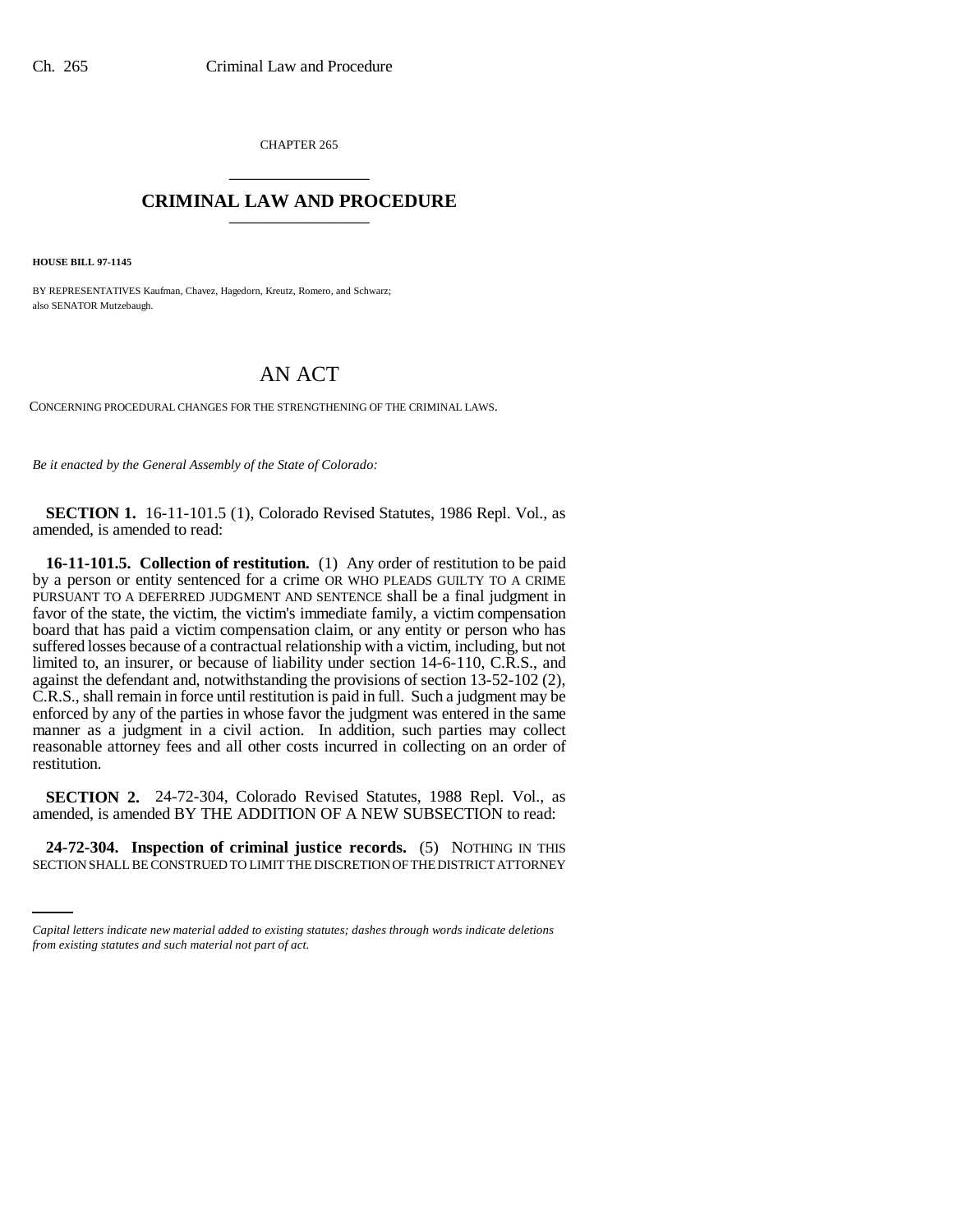TO AUTHORIZE A CRIME VICTIM, AS DEFINED IN SECTION 24-4.1-302(5), OR A MEMBER OF THE VICTIM'S IMMEDIATE FAMILY, AS DEFINED IN SECTION 24-4.1-302 (6), TO VIEW ALL OR A PORTION OF THE PRESENTENCE REPORT OF THE PROBATION DEPARTMENT.

**SECTION 3.** 16-13-307 (10) (a), Colorado Revised Statutes, 1986 Repl. Vol., as amended, is amended, and the said 16-13-307 (10) is further amended BY THE ADDITION OF A NEW PARAGRAPH, to read:

**16-13-307. Jurisdiction - venue - parties - process.** (10) (a) Continuance of the trial of a public nuisance action shall be granted upon stipulation of the parties or upon good cause shown. Good cause shall include, but shall not be limited to, the fact that there are pending criminal charges arising out of the same transaction alleged in the complaint and that there exists a privilege against self-incrimination under the constitution of the United States or the constitution of the state of Colorado associated with such charges. Any continuance granted due to pending criminal charges shall extend until resolution of such criminal charges, but shall not extend to the time period of an appeal of a conviction for such criminal charges. At the time the court grants a continuance because of pending criminal charges, the court shall set a new date for trial of the public nuisance action. Any person who is granted a continuance of a trial pursuant to this part 3 because of pending criminal charges, who delays the resolution of the pending criminal case by disobeying an order of the court to appear at a proceeding in the criminal case for which the continuance of the public nuisance action was granted, shall be denied any additional continuance if the delay caused in the criminal case was of such duration that it prevented the criminal case from being resolved prior to the trial of the public nuisance action; except that an additional continuance may be granted if the defendant establishes, and the court finds, that the delay was due to unavoidable circumstances or due to any other reason which is shown to be good cause. A continuance granted pursuant to this subsection (10) shall constitute good cause for modification of the due date for disclosure certificates required by rule 16 of the Colorado rules of civil procedure, and for postponement of all civil discovery until after the conclusion of the criminal case.

(c) PUBLIC NUISANCE ACTIONS SHALL BE INCLUDED IN THE CATEGORY OF "EXPEDITED PROCEEDINGS" SPECIFIED IN RULES 16 AND 26 OF THE COLORADO RULES OF CIVIL PROCEDURE; EXCEPT THAT EACH PARTY MAY CONDUCT LIMITED DISCOVERY AS PROVIDED FOR IN RULE 26 (b) (2) OF THE COLORADO RULES OF CIVIL PROCEDURE. IN ADDITION, EACH PARTY MAY MOVE THE COURT TO AUTHORIZE ADDITIONAL DISCOVERY UPON GOOD CAUSE SHOWN.

**SECTION 4.** 13-73-101 (1), Colorado Revised Statutes, 1987 Repl. Vol., as amended, is amended to read:

**13-73-101. Petition for impaneling - determination by chief judge.** (1) The general assembly finds that the state grand jury exists because of the need to investigate and prosecute crime without regard to county or judicial district boundaries in cases involving organized crime, criminal activity in more than one judicial district, or unusual difficulties in the investigation or adjudication of a matter OR CASES IN WHICH THE ATTORNEY GENERAL HAS AUTHORITY TO PROSECUTE. The state grand jury is intended, therefore, to be a law enforcement tool with statewide jurisdiction.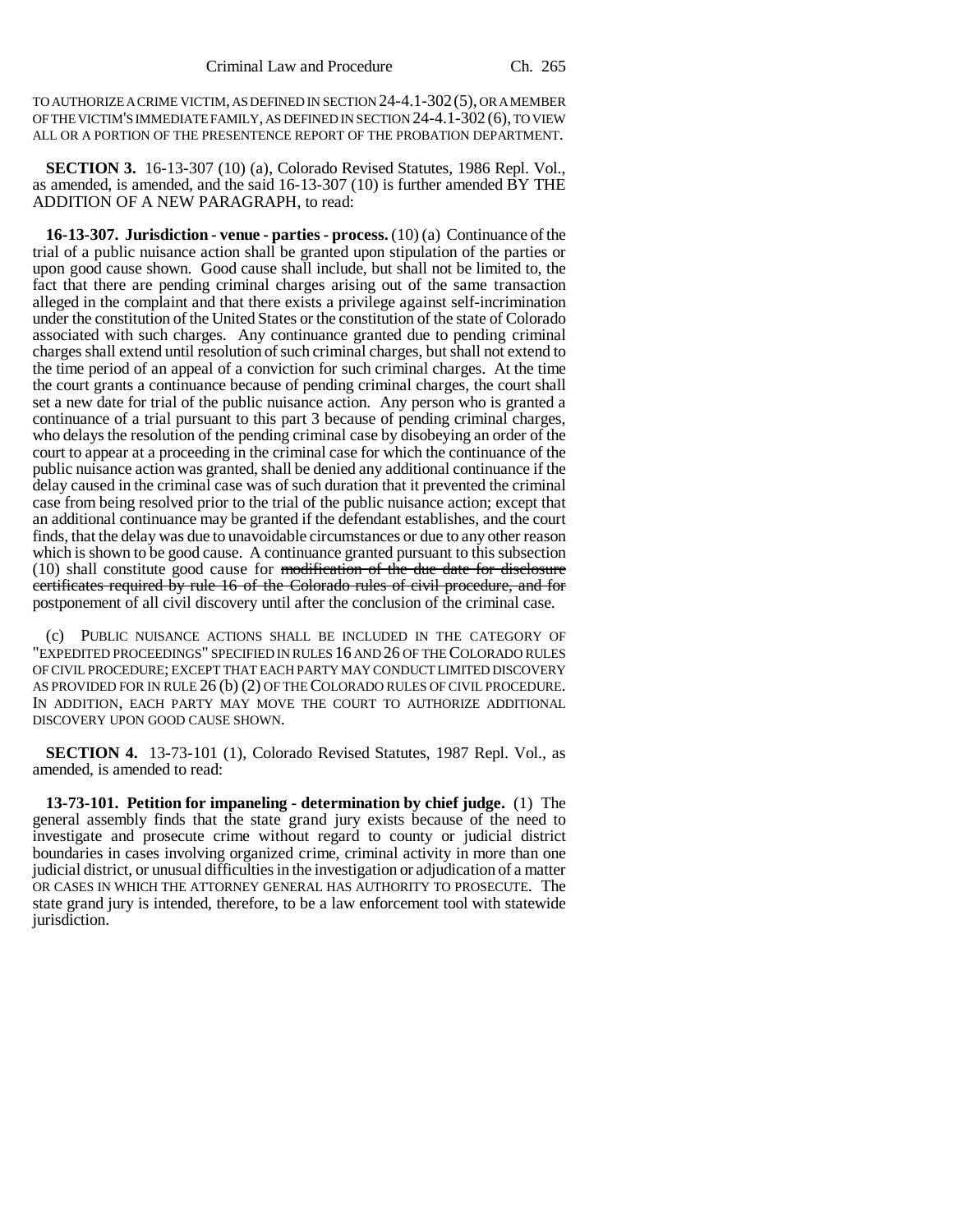**SECTION 5.** 16-4-103 (2), Colorado Revised Statutes, 1986 Repl. Vol., as amended, is amended to read:

**16-4-103. Fixing of bail and conditions of bail bond.** (2) A condition of every bail bond, and the only condition for a breach of which a surety or security on the bail bond may be subjected to forfeiture, is that the released person appear to answer the charge against such person at a place and upon a date certain and at any place or upon any date to which the proceeding is transferred or continued. Further conditions of every bail bond shall be that the released person not commit any felony while at liberty on such bail bond and that the court in which the action is pending have the power to revoke the release of the defendant, to increase the bail bond, or to change any bail bond condition if it is shown that a competent court has found probable cause to believe that the defendant has committed a  $\frac{1}{3}$ ,  $\frac{1}{2}$ ,  $\frac{1}{3}$ , or 4 felony while released pending adjudication of a prior felony charge. A further condition of every bail bond in cases of domestic violence as defined in section 18-6-800.3 (1), C.R.S., shall be that the released person acknowledge the restraining order as provided in section 18-1-1001 (5), C.R.S. In addition, the judge may impose such additional conditions upon the conduct of the defendant as will, in the judge's opinion, render it more likely that the defendant will fulfill the other bail bond conditions. These additional conditions may include submission of the defendant to the supervision of some qualified person or organization. Any defendant whose bail bond is revoked or increased under an order entered pursuant to this section and who remains in custody must be tried on the charges on which the bail bond has been increased or revoked within ninety days after such order or within six months after the defendant's arraignment on such charges, whichever date is earlier.

**SECTION 6.** 18-3-412.5 (6.7) (c), Colorado Revised Statutes, 1986 Repl. Vol., as amended, is amended, and the said 18-3-412.5 (6.7) is further amended BY THE ADDITION OF A NEW PARAGRAPH, to read:

**18-3-412.5. Sex offenders - duty to register - penalties.** (6.7) On and after September 1, 1996, prior to employing any person, a nursing care facility or the person seeking employment at a nursing care facility shall make an inquiry to the director of the Colorado bureau of investigation to ascertain whether such person has a criminal history record. The Colorado bureau of investigation is authorized to utilize fingerprints to ascertain from the federal bureau of investigation whether such person has a criminal history record. The nursing care facility or the person seeking employment in a nursing care facility shall pay the costs of such inquiry. As used in this subsection (6.7), "nursing care facility" includes, but is not limited to:

(c) An adult day care facility as defined in section 26-4-603 (1), C.R.S.; and

(e) ANY BUSINESS THAT PROVIDES TEMPORARY NURSING CARE SERVICES OR THAT PROVIDES PERSONNEL WHO PROVIDE SUCH SERVICES.

**SECTION 7.** 18-3-412.5 (2), Colorado Revised Statutes, 1986 Repl. Vol., as amended, is amended to read:

**18-3-412.5. Sex offenders - duty to register - penalties.** (2) On and after July 1, 1994, probation and parole officers, appropriate county jail personnel, and appropriate personnel with the department of corrections shall require any offender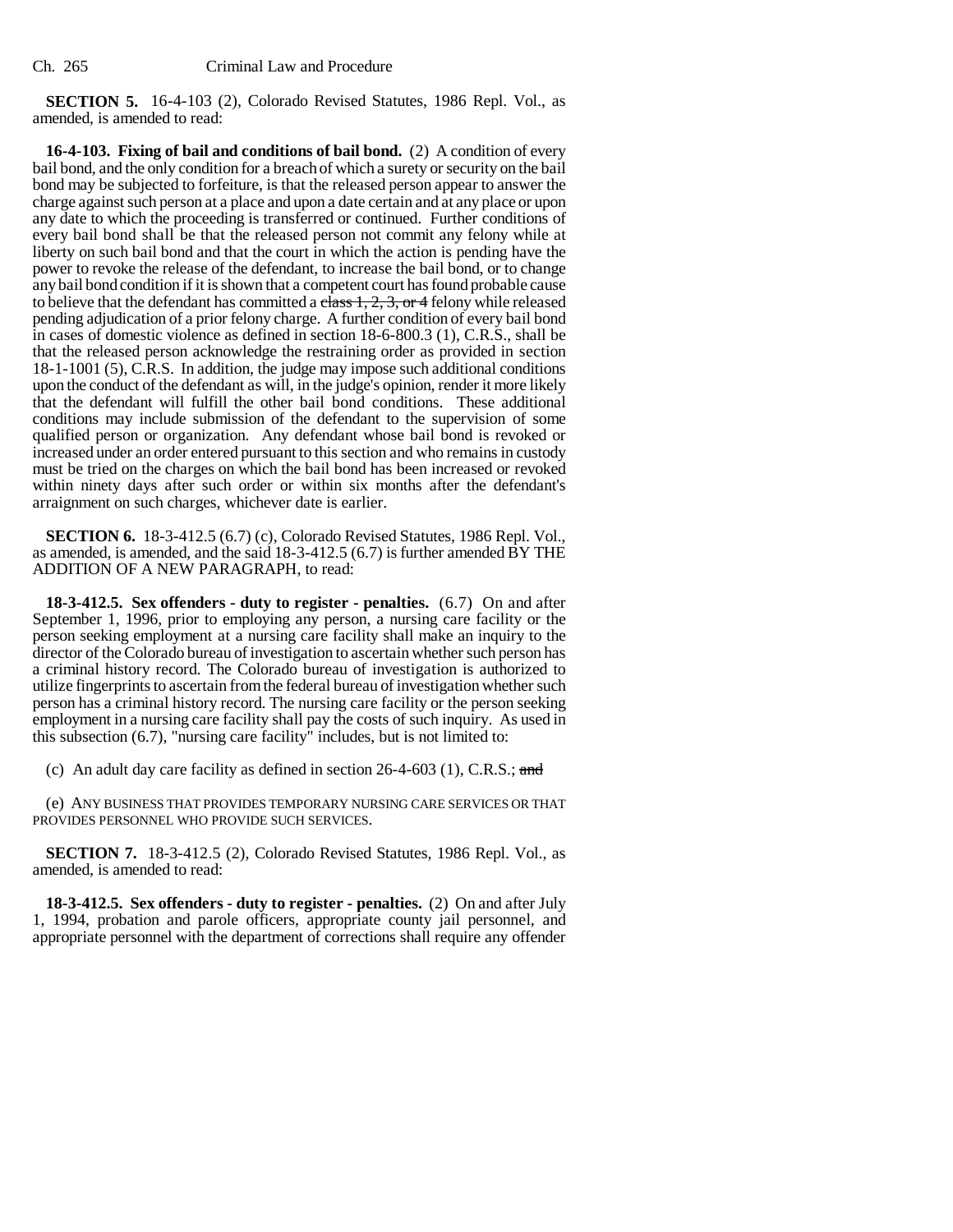Criminal Law and Procedure Ch. 265

described in subsection (1) of this section who is under their jurisdiction to sign a notice that informs the offender of the duty to register with local law enforcement agencies in accordance with this section. A JUDGE OR MAGISTRATE SHALL REQUIRE ANY OFFENDER DESCRIBED IN SUBSECTION (1) OF THIS SECTION WHO IS UNDER THE JUDGE'S OR MAGISTRATE'S JURISDICTION AND WHO IS NOT SENTENCED TO THE DEPARTMENT OF CORRECTIONS, TO PROBATION, OR TO A COUNTY JAIL TO SIGN A NOTICE THAT INFORMS THE OFFENDER OF THE DUTY TO REGISTER WITH LOCAL LAW ENFORCEMENT AGENCIES IN ACCORDANCE WITH THIS SECTION. The same persons, after obtaining a signed notice from an offender, shall notify local law enforcement agencies where the offender plans to reside of the offender's address within forty-eight hours after an offender has been placed on parole or probation OR OTHERWISE RELEASED INTO THE COMMUNITY when such an address is provided in the signed notice. Department of corrections personnel shall provide such notice no later than two days before the offender is to be released from the department of corrections.

**SECTION 8.** 16-11.7-102 (2), Colorado Revised Statutes, 1986 Repl. Vol., as amended, is amended to read:

**16-11.7-102. Definitions.** As used in this article, unless the context otherwise requires:

(2) "Sex offender" means any person who is convicted in the state of Colorado, on or after January 1, 1994, of any sex offense as defined in subsection (3) of this section, or of any criminal offense, if such person has previously been convicted of a sex offense as described in subsection (3) of this section in the state of Colorado, or if such person has previously been convicted in any other jurisdiction of any offense which would constitute a sex offense as defined in subsection (3) of this section, or if such person has a history of any sex offenses as defined in subsection (3) of this section. FOR PURPOSES OF THIS SUBSECTION (2), ANY PERSON WHO RECEIVES A DEFERRED JUDGMENT OR DEFERRED SENTENCE FOR THE OFFENSES SPECIFIED IN THIS SUBSECTION (2) IS DEEMED CONVICTED.

**SECTION 9.** 16-8-115.5, Colorado Revised Statutes, 1986 Repl. Vol., as amended, is amended to read:

**16-8-115.5. Enforcement and revocation of conditional release from commitment.** (1) The terms and conditions imposed upon a defendant's release pursuant to section 16-8-115 (3) may be enforced as are any other orders of court.

(2) (Deleted by amendment, L. 94, p. 1423, §2, effective July 1, 1994.)

(3) Whenever the superintendent of the Colorado mental health institute at Pueblo or the director of a community mental health center in charge of treatment of a defendant granted conditional release has probable cause to believe that such defendant has become ineligible to remain on conditional release as defined in section 16-8-102 (4.5), said superintendent or director of a community mental health center SHALL NOTIFY THE DISTRICT ATTORNEY FOR THE JUDICIAL DISTRICT WHERE THE DEFENDANT WAS COMMITTED. THE SUPERINTENDENT OR THE DISTRICT ATTORNEY shall apply for a warrant to be directed to the sheriff or a peace officer in the jurisdiction in which the defendant resides or may be found commanding such sheriff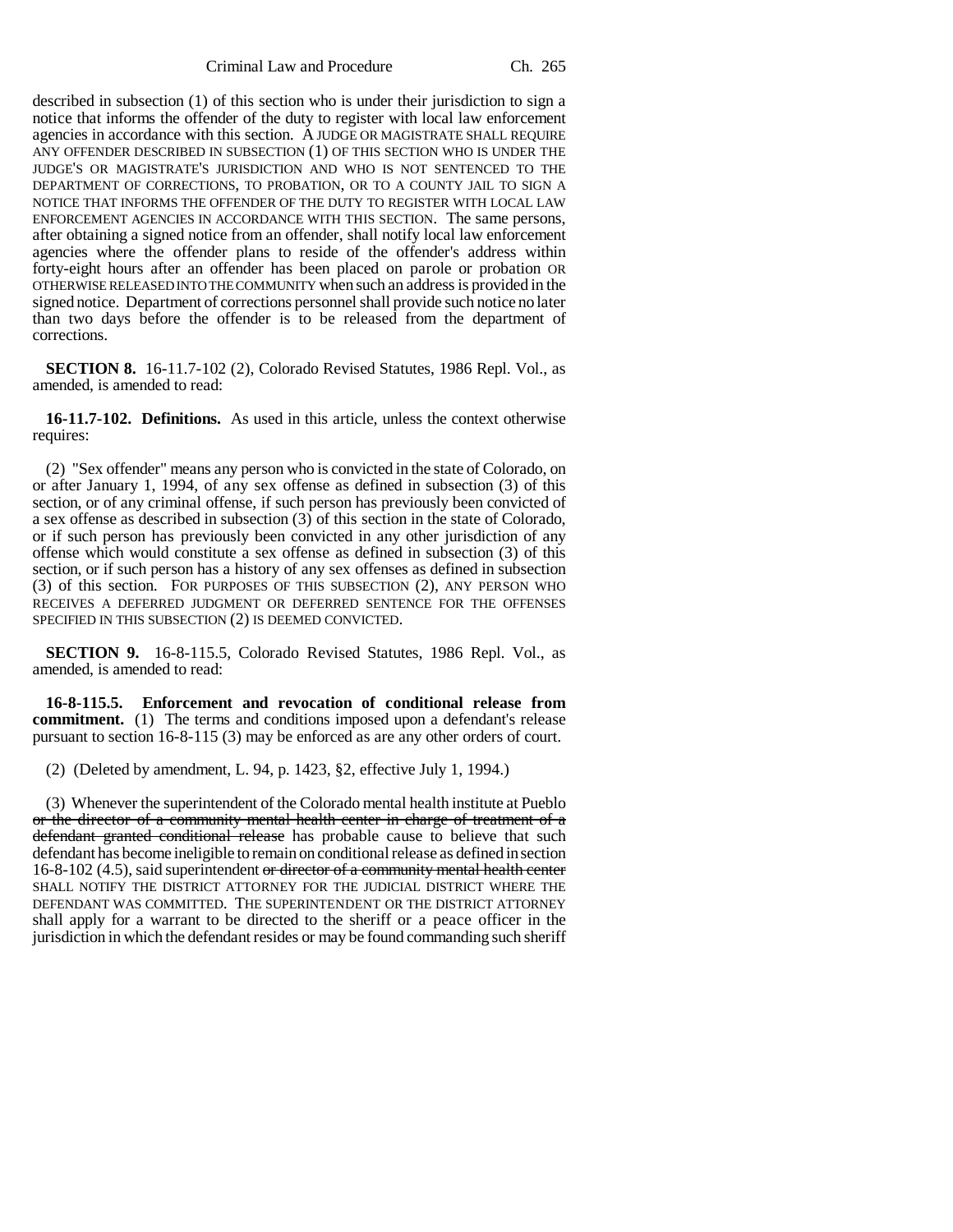## Ch. 265 Criminal Law and Procedure

or peace officer to take custody of the defendant. The application shall include the order conditionally releasing the defendant pursuant to section 16-8-115 (3) and supporting documentation showing that defendant has become ineligible to remain on conditional release as defined in section 16-8-102 (4.5). The COMMITTING COURT AND THE district court for the tenth judicial district is ARE authorized to issue such a warrant pursuant to the provisions of section 16-1-106. THE SUPERINTENDENT SHALL MAIL A COPY OF THE APPLICATION TO THE COMMITTING COURT AND THE DISTRICT ATTORNEY IN THE COMMITTING JURISDICTION.

(4) The sheriff or peace officer to whom the warrant is directed pursuant to subsection (3) of this section shall take all necessary legal action to take custody of the defendant. A sheriff shall deliver the defendant immediately to the Colorado mental health institute at Pueblo which shall provide care and security for the defendant. until the conclusion of the preliminary hearing provided for in subsection (6) of this section or until further order of the court. If any other peace officer takes custody of the defendant, such peace officer shall deliver the defendant to the custody of the sheriff of the jurisdiction in which the defendant was found, and such sheriff shall comply with the provisions of this subsection (4).

 $(5)$  (a) (I) The superintendent shall notify the district attorney for the tenth judicial district immediately upon the defendant's return to the Colorado mental health institute at Pueblo pursuant to subsection (4) of this section. Such notice shall include all supporting documentation from either the superintendent or the director of a community mental health center in charge of the defendant's treatment showing that the defendant has become ineligible to remain on conditional release. Within seventy-two hours after such notification from the superintendent, excluding Saturdays, Sundays, and court holidays, the district attorney for the tenth judicial district on behalf of the superintendent shall file a verified petition with the Pueblo district court for the revocation of the defendant's conditional release. The petition shall set forth the name of the defendant, an allegation that the defendant has become ineligible to remain on conditional release as defined in section 16-8-102 (4.5), and the substance of the evidence sustaining the allegation. Copies of this petition shall be provided to the defendant, the district attorney for the judicial district where the defendant was committed, and the committing court.

(II) The district court for the tenth judicial district shall have jurisdiction and venue to accept a petition filed by the district attorney in accordance with subparagraph (I) of this paragraph (a) and to enter an order for the temporary revocation of the defendant's conditional release after the hearing set forth in subsection (6) of this section.

(b) If a petition for revocation is not filed as provided in this subsection (5) within seventy-two hours after a defendant is taken into custody pursuant to subsection (4) of this section, excluding Saturdays, Sundays, and court holidays, such defendant shall be immediately released from custody unless the court grants a reasonable extension of time to file such petition upon a showing of good cause by the district attorney.

(c) At any time after the filing of a petition, the party filing such petition may cause the revocation proceedings to be dismissed by giving written notification of such party's decision for such dismissal to the court.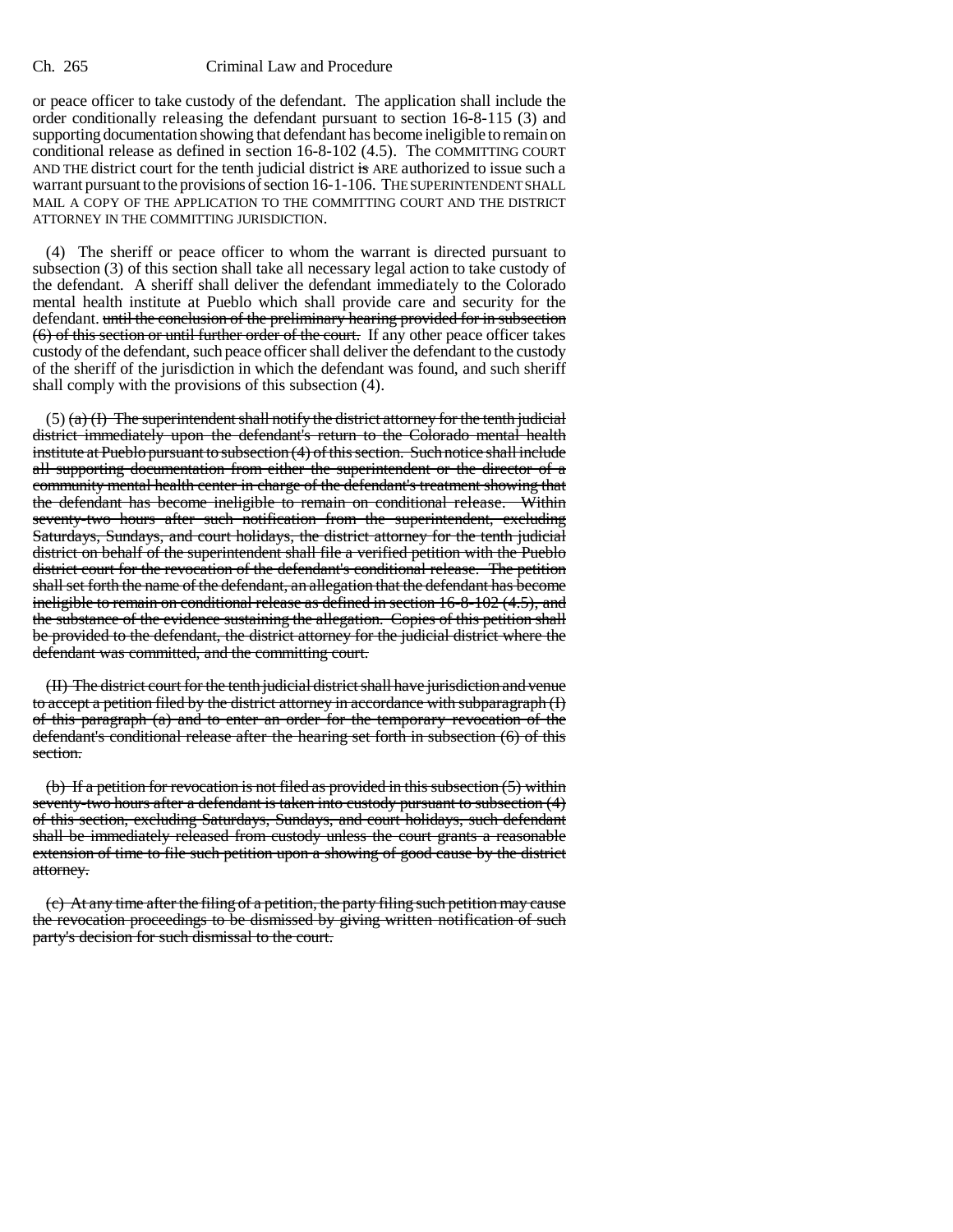(d) Prior to any appearance of the defendant before the court, the defendant shall be given a copy of the petition. THE COLORADO MENTAL HEALTH INSTITUTE AT PUEBLO SHALL EXAMINE THE DEFENDANT TO EVALUATE THE DEFENDANT'S ABILITY TO REMAIN ON CONDITIONAL RELEASE. THE EXAMINATION SHALL BE CONSISTENT WITH THE PROCEDURE PROVIDED IN SECTION 16-8-106. IF THE DEFENDANT REFUSES TO SUBMIT TO AND COOPERATE WITH THE EXAMINATION, THE COMMITTING COURT SHALL REVOKE THE CONDITIONAL RELEASE. THE EXAMINATION SHALL BE COMPLETED WITHIN TWENTY DAYS AFTER THE DEFENDANT HAS BEEN DELIVERED TO THE INSTITUTE AS A RESULT OF THE DEFENDANT'S ARREST. THE INSTITUTE SHALL MAIL OR DELIVER A WRITTEN REPORT OF THE EXAMINATION TO THE COMMITTING COURT AND THE DISTRICT ATTORNEY IN THE COMMITTING JURISDICTION PROMPTLY AFTER THE EXAMINATION IS COMPLETED. THE DEFENDANT MAY REQUEST AN EXAMINATION AS PROVIDED IN SECTION 16-8-108.

(6) (a) Within seventy-two hours after the defendant is taken into custody as provided in subsection (4) of this section, excluding Saturdays, Sundays, and court holidays, the defendant shall appear before the court for a preliminary hearing to determine if probable cause exists to believe that the defendant has become ineligible to remain on conditional release as defined in section 16-8-102 (4.5). The hearing may be continued by the court for not more than five days upon good cause shown. If the court finds that probable cause does not exist, it shall dismiss the petition and reinstate or modify the original order of conditional release. If the court finds that probable cause exists, it shall temporarily revoke the defendant's conditional release and recommit the defendant. THE DISTRICT ATTORNEY FOR THE JUDICIAL DISTRICT WHERE THE DEFENDANT WAS COMMITTED MAY FILE IN THE COMMITTING COURT A PETITION FOR THE REVOCATION OF THE DEFENDANT'S CONDITIONAL RELEASE. THE PETITION SHALL SET FORTH THE NAME OF THE DEFENDANT, AN ALLEGATION THAT THE DEFENDANT HAS BECOME INELIGIBLE TO REMAIN ON CONDITIONAL RELEASE AS DEFINED IN SECTION 16-8-102 (4.5), AND THE SUBSTANCE OF THE EVIDENCE SUSTAINING THE ALLEGATION.

(b) IF THE DISTRICT ATTORNEY FOR THE COMMITTING JUDICIAL DISTRICT DOES NOT FILE A PETITION FOR REVOCATION, AS PROVIDED IN PARAGRAPH (a) OF THIS SUBSECTION (6), WITHIN TEN DAYS AFTER THE DEFENDANT IS DELIVERED TO THE COLORADO MENTAL HEALTH INSTITUTE AT PUEBLO, THE DEFENDANT SHALL BE IMMEDIATELY RELEASED FROM CUSTODY; EXCEPT THAT, UPON A SHOWING OF GOOD CAUSE BY THE DISTRICT ATTORNEY, THE COURT MAY GRANT A REASONABLE EXTENSION OF TIME TO FILE THE PETITION FOR REVOCATION.

(c) THE COURT MAY DISMISS REVOCATION PROCEEDINGS AT ANY TIME UPON RECEIPT OF A WRITTEN REQUEST FOR DISMISSAL FROM THE DISTRICT ATTORNEY WHO FILED THE PETITION FOR REVOCATION.

(d) THE DISTRICT ATTORNEY FOR THE COMMITTING JUDICIAL DISTRICT SHALL ENSURE THAT THE DEFENDANT RECEIVES A COPY OF THE PETITION FOR REVOCATION PRIOR TO ANY APPEARANCE BY THE DEFENDANT BEFORE THE COURT.

(7) Prior to any final hearing on the petition for revocation, the committing court may order the defendant to submit to and cooperate with examinations as provided in section 16-8-106. If the defendant refuses to submit to and cooperate with such examinations, the committing court shall recommit the defendant. The defendant may